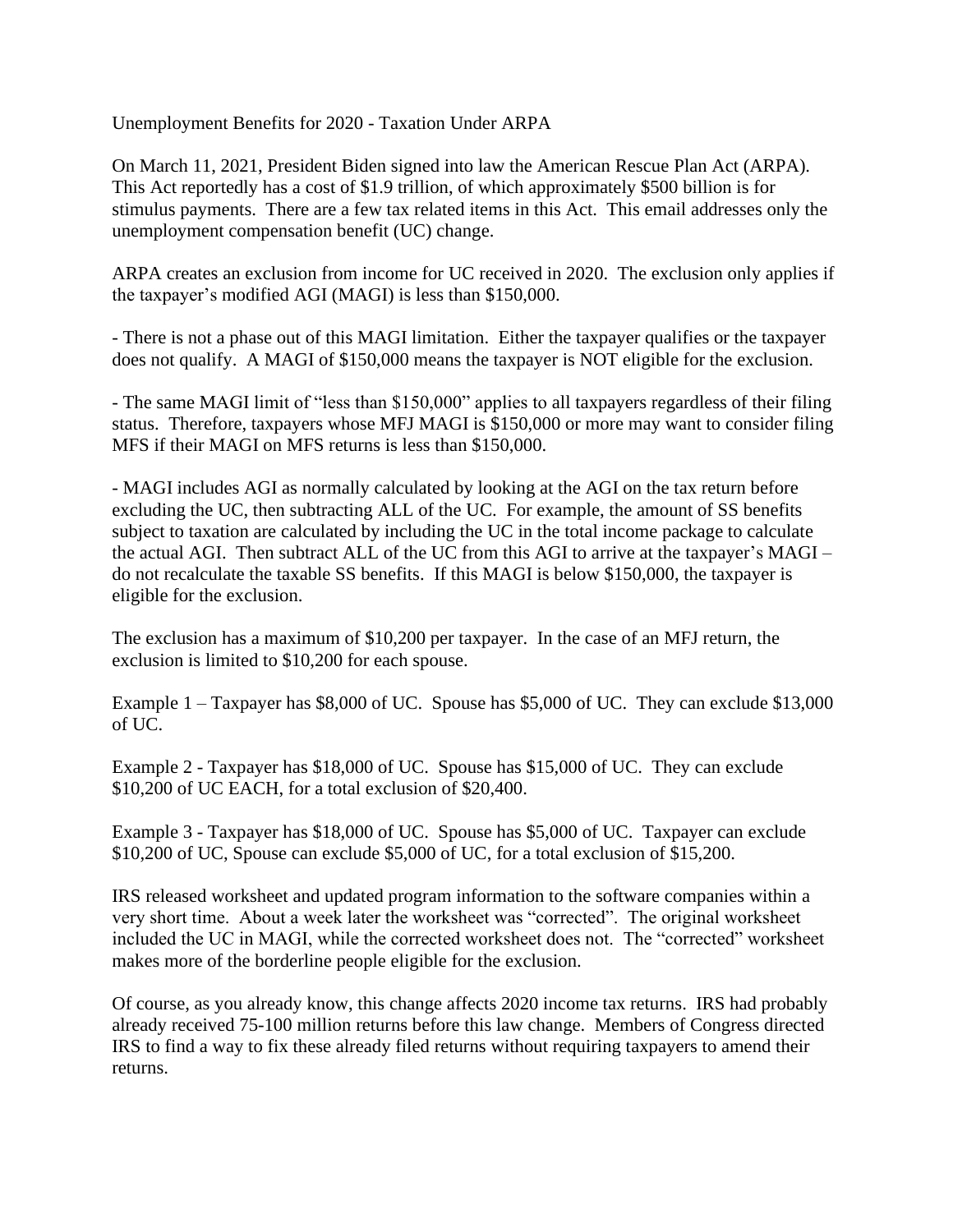In News Release 2021-71 IRS announced it will "take steps to automatically refund money this spring and summer" to taxpayers who filed their returns with UC prior to the law change. Refunds will start coming out in May and will continue into the summer. The first refunds will be for those taxpayers who are able to exclude up to \$10,200, then IRS will proceeds to those who are MFJ and able to exclude higher amounts.

The News Release also states IRS will recalculate other items on the return including credits claimed on the returns, although IRS cannot determine if taxpayers qualify for other credits as a result of the lower AGI. This is common to "math error corrections" IRS has done in the past.

Issues we see include:

- Did IRS correctly "fix" the return? The taxpayer will have recalculate the return using the exclusion to determine if the IRS "fix" was correct.

- A taxpayer will have to amend to claim any new credits. But to amend, the taxpayer will need to know the "original amounts, as adjusted by IRS." This means the taxpayer needs to receive the IRS paperwork explaining what IRS has changed on the return, then the taxpayer can file amended returns. The News Release states "There is no need for taxpayers to file an amended return unless the calculations make the taxpayer newly eligible for additional federal credits and deductions not already included on the original tax return." It does NOT say WHEN these special returns should be amended (i.e., before or after IRS does its correcting).

- IRS "fixing" these returns means the copy we provided to the taxpayer (or the copy they printed out when they prepared their own return) is NO LONGER the real final (or "superseded") return.

- Our tax preparation software has updated to claim this exclusion. When we pull up a client, the return we see now shows the exclusion, even though the original return we prepared did not have the exclusion. If we have not archived the original return, the only return we see is the one our software NOW displays. This also means amending the state return for any reason no longer can use the software's "original" return since the software now has the revised return as its base.

- The state return may have to be amended due to these changes on the Federal. Some states will accept the Federal change and some will not. Some states use the Federal adjusted gross income (AGI) or taxable income (TI) to calculate the state return, and therefore any change to the Federal may affect the already filed state returns.

Editorial comment – We feel Congress was irresponsible in making this change in the middle of tax season. We're not saying this exclusion is wrong or irresponsible, but we believe Congress making this change during tax season, especially after returns have already been filed, instead of last summer OR fall is irresponsible. IRS already has too much on their plate!

This text has been shared courtesy of: David & Mary Mellem, EAs & Ashwaubenon Tax Professionals, 920-496-1065 (920-496-9111).